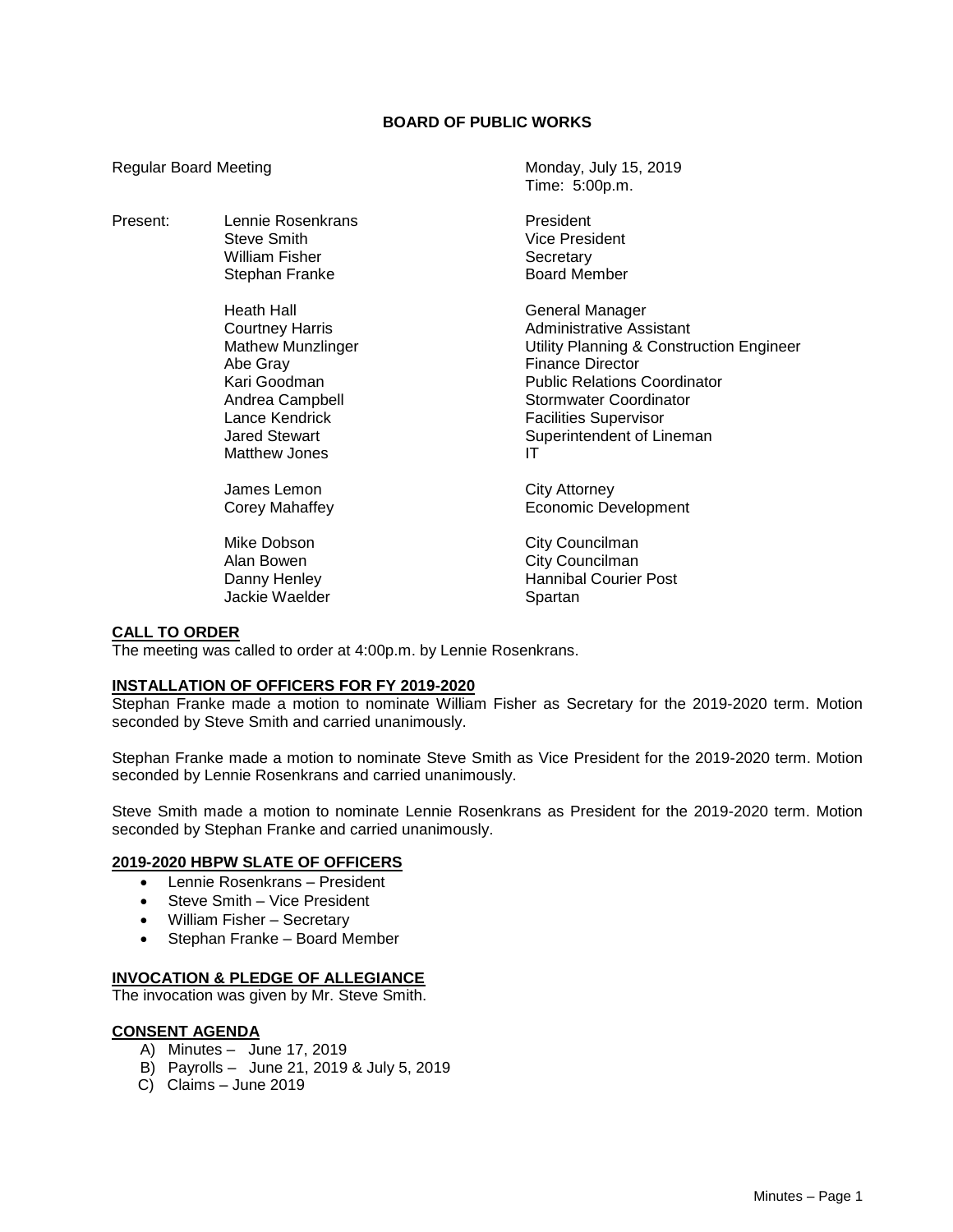On motion of Stephan Franke, seconded by Steve Smith the Board voted unanimously to approve the Consent Agenda.

# **COMMENTS FROM THE AUDIENCE**

Alan Bowen reported after the City Council recently voted to close Martin Street, he will be meeting with Cindy Hultz, Executive Director of the Mark Twain Regional Council of Governments, and Senator Cindy O'Laughlin to discuss potential grant funding to fix the Martin Street Stormwater issues. Mr. Bowen noted he would also like Andrea Campbell, Stormwater Coordinator, to help with pursuing the grant. Mr. Bowen noted Martin Street meets the requirements needed to apply for the grant, and the earliest to receive the funding would be the year 2020. The Board thanked Mr. Bowen for his efforts.

# **GENERAL MANAGER & OPERATIONS REPORT**

Heath Hall reported the river has continued to recede but the water level is still above the designated flood stage of 16 feet. Mr. Hall noted the crew was able to remove the plywood extensions from the each of the four flood gates prior to their removal on July 1st. The extensions on the concrete wall portions of the flood wall will be in place for at least a few more weeks.

Heath Hall reported the HBPW continues to work with the Marion County Emergency Coordinator and City Staff on flood expense reimbursement. Mr. Hall noted the flood expenses have been discussed but there is no emergency funding at this time.

Heath Hall reported Matt Munzlinger and himself will be discussing four items on the City Councils agenda for tomorrow evenings meeting. Those topics include the first reading on Sewer Ordinances related to the Pretreatment Program, early payoff of the PWSD #1 Escrow Agreement, a Stormwater update related to Proposition S#2 & North Street, and an update on the Chloramine Alternative Project.

Heath Hall reported the Bear Creek Clean-Up sponsored by the HBPW and Parks & Recreation Department was held on July 13<sup>th</sup>. Andrea Campbell noted the post-flood cleaning opportunity was a success with 60 volunteers filling a 20 yard dumpster. Heath Hall thanked the Councilman and Board Members that participated in the event.

Heath Hall reported the Electric department had several outages during the month of June due to storms. The availability rate is currently below average.

Heath Hall reported the Water crew has continued to work on the annual fire hydrant testing that began in early June 2019. The hydrant testing is currently 25% complete and the crew is continually working on water leaks.

Heath Hall reported Matthew Jones has been continually working on the Automated Meter Integration Upgrade. Mr. Jones is planning for the on-site installation of the 4 antenna collection areas which will be used for the initial testing locations. Mr. Hall noted the Electric department has been upgrading existing poles and preparing each site for the electric install.

Heath Hall reported the phone system training is scheduled for July 16<sup>th</sup> with the cut-over to follow on July 17th. Matthew has spent a great deal of time reviewing the setup and noted all calls will now be recorded.

### **FINANCIAL REPORT**

Abe Gray presented the Board with the financial results for the month of June 2019, year to date results, and key financial ratios. Mr. Gray presented the Dashboard presentation to the Board as a review of Key Performance Indicators trailing the last six months.

Abe Gray reported the Annual Audit is scheduled to begin August 26, 2019.

# **PROJECTS REPORT**

Mathew Munzlinger presented the Board with an updated progress report of ongoing projects. This includes projects from the Water System and Water Treatment Plant, as well as the Sewer System and Wastewater Treatment Plant. Mr. Munzlinger noted the progress of these projects and studies are acceptable and will continue as weather permits.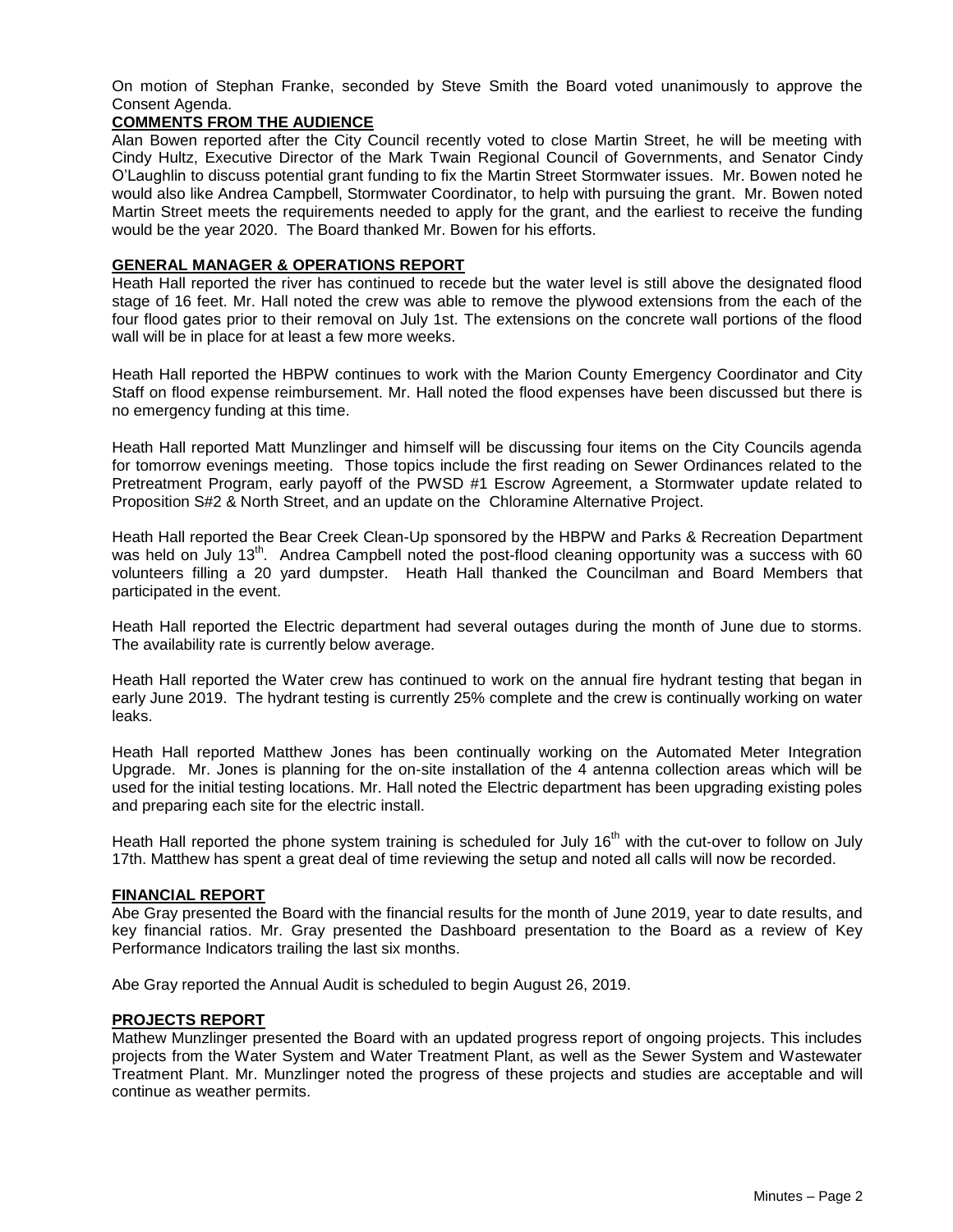Mr. Munzlinger presented a large photo of the GAC project construction site at the Water Treatment Plant and discussion was held regarding the project.

Mr. Munzlinger reported there will be an onsite Stormwater meeting scheduled for July 23, 2019 to help define the credits and appeals programs.

# **OLD BUSINESS**

# *Cash Reserves Policy – Abe Gray*

Abe Gray reported the Board authorized the HBPW management to retain Utility Financial Solutions (UFS) to perform an outside analysis of the cash reserves. UFS prepared a Cash Reserve formula for the HBPW by taking into account operation and maintenance costs, historical investment in fixed assets, required debt service payments (including fixed charges at Prairie State) and the 5‐year Capital Plan spending. After much discussion, Abe Gray recommended the Board adopt the revised Cash Reserves Policy as presented.

On motion of William Fisher, seconded by Steve Smith the Board voted unanimously to adopt the revised Cash Reserves Policy as presented.

# *Early Payoff of PWSD #1 Escrow Agreement – Abe Gray*

Abe Gray reported PWSD's legal counsel prepared an amendment to the Escrow Trust Agreement to carry out the early payoff since the HBPW accepted the offer in the April 2019 Board meeting. Mr. Gray noted by terminating the agreement early, the HBPW and PWSD #1 can both save approximately \$65,000 on the outstanding principal balance and also free up approximately \$255,000 of reserves, which would be transferred to the Water Fund's unrestricted cash balance. Mr. Gray reported HBPW management requests the Board authorize Board President Rosenkrans to sign the amendment to the Escrow Trust Agreement.

On motion of William Fisher, seconded by Steve Smith the Board voted unanimously to authorize Board President Rosenkrans to sign the amendment to the Escrow Trust Agreement as presented.

#### *WWTP Bar Screen Project Change Order – Matt Munzlinger*

Matt Munzlinger reported since the installation of the bar screens at the Wastewater Treatment Plant (WWTP), it was found there were a couple of items that were left out of the original plan. Mr. Munzlinger noted after working with the Engineer to come up with a solution, it was determined that installation of grating/solid covering over the holes where the original bar screens have been removed would be necessary to make the space useable, secure, and safe. Mr. Munzlinger also noted installation of an access way through the exterior allowing the compaction screw of the new bar screen to be removed for routine maintenance is necessary. Mr. Munzlinger noted the total to complete the project would be \$47,300.00. Mr. Munzlinger recommended the Board approve the WWTP Bar Screen Project Change Order as presented.

On motion of Stephan Franke, seconded by Steve Smith the Board voted unanimously to approve the WWTP Bar Screen Project Change Order as presented to complete the project for the amount of \$44,300.00.

# *Chloramine Alternative Project/Change Order No.1 – Matt Munzlinger*

Matt Munzlinger presented the proposed Change Order No.1 for the Chloramine Alternative Project. Mr. Munzlinger noted the change order addresses multiple items with the largest being the formal approval of the contractor replacing the bulk storage tanks for the sodium hypochlorite. This change order increases the project cost by \$89,213.84 and adds 5 additional days for substantial completion. Mr. Munzlinger and the Engineer recommend the Board approve the Chloramine Alternative Project Change Order No.1 for approval.

On motion of William Fisher, seconded by Steve Smith the Board voted unanimously to approve the Chloramine Alternative Project Change Order No.1 as presented.

#### *Stormwater Funding Update – Matt Munzlinger*

Matt Munzlinger reported since Proposition S failed to pass in April 2019, the HBPW staff has continued to take steps to develop a Stormwater utility. Mr. Munzlinger noted these items included the passage of the Stormwater policy and Black & Veatch continuing to work on policy development related to a Stormwater utility. Mr. Munzlinger noted since there is currently no funding for the Stormwater department, it is necessary to take the proposition back to the vote of the Hannibal citizens either on the November 2019 or April 2020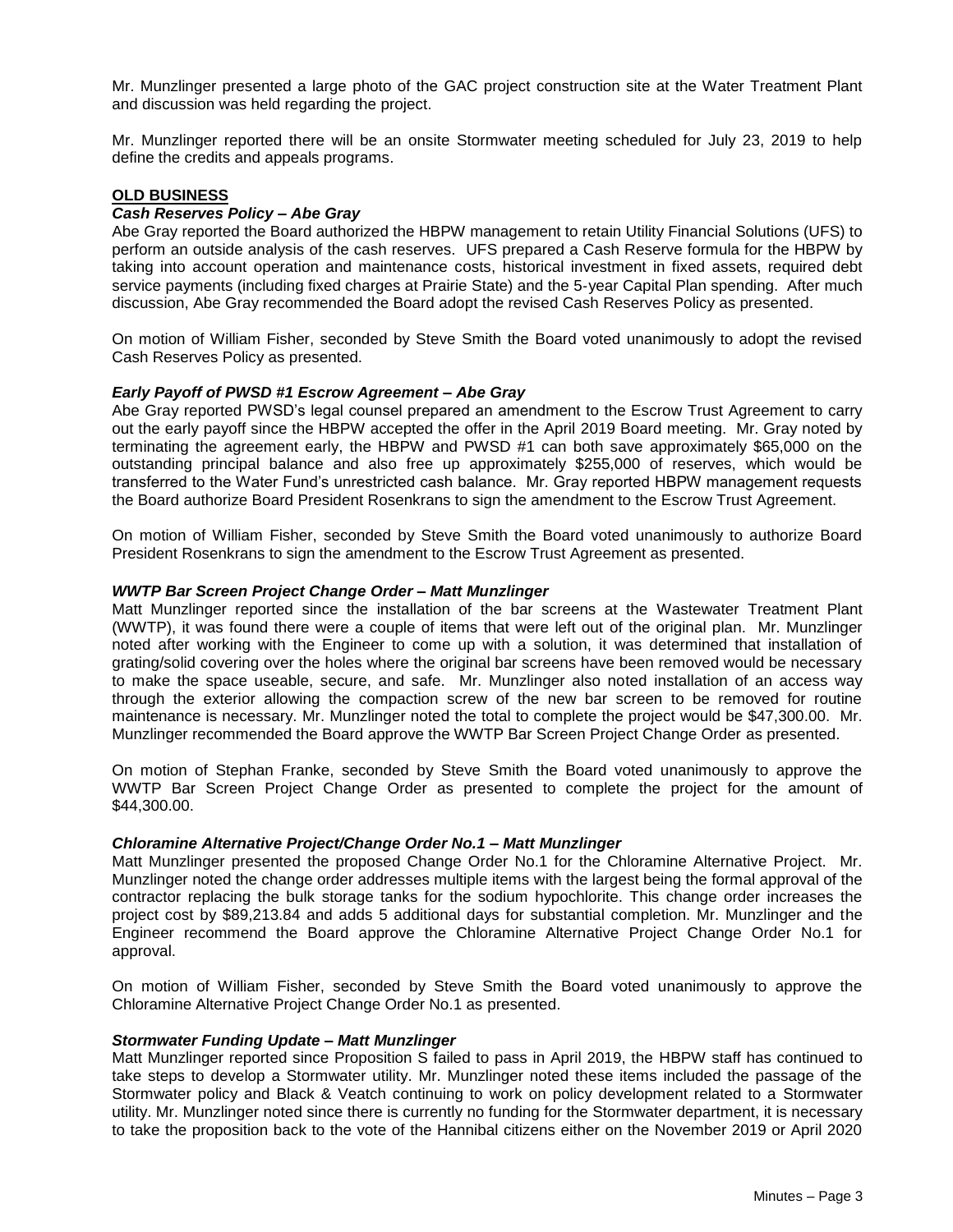ballot. After much discussion, Mr. Munzlinger noted the HBPW staff recommends sending a request to City Council to approve the proposition be placed on the April 2020 ballot.

On motion of Stephan Franke, seconded by Steve Smith the Board voted unanimously to approve the Stormwater proposition be sent to the City Council for approval to be placed on the April 2020 ballot.

# **NEW BUSINESS**

# *North Street Storm Sewer Engineering Proposal – Matt Munzlinger*

Matt Munzlinger reported due to high river water levels, a condition assessment on the North Street Storm Sewer failure has unfortunately not been a possibility. Mr. Munzlinger noted the site was fenced in early July to prevent unauthorized access to that area and the gas company relocated a HDPE gas main that was found to have been in the area of the failure as well. Mr. Munzlinger noted after the river water recedes, he is recommending the Board approve the proposal presented from Poepping, Stone, Bach & Associates (PSBA) to complete a condition assessment and provide alternatives for repairing the failed storm sewer with preliminary cost estimates.

On motion of William Fisher, seconded by Steve Smith the Board voted unanimously to approve the PSBA proposal as presented.

#### *MDNR MS4 Permit Inspection – Matt Munzlinger*

Matt Munzlinger reported the Missouri Department of Natural Resources (MDNR) completed an onsite MS4 Program inspection on June 6, 2019. Mr. Munzlinger presented a report regarding the inspection that found some areas where improvements can be made. Mr. Munzlinger noted this was expected with the development of the program being relatively new and the schedule for the implementation of certain items. Mr. Munzlinger noted the HBPW will be working through the items listed in the report and try to make the necessary improvements with no action needed at this time.

#### *Pole Attachment Agreement – Matthew Jones*

Matthew Jones reported the HBPW has been contacted by local service providers asking to gain access to existing poles. Mr. Jones noted establishing a formal agreement will help address all requirements and concerns. Mr. Jones reported it was elected to keep the same \$9.78 charge per pole, per year fee as stated in the approved Schedule of Fees and Charges. The new agreement will require the HBPW to perform period field inspections to ensure the staff is recording added/removed attachments as well as the breakdown per pole, per licensee. Mr. Jones noted since James Lemon reviewed the agreement, he would like to recommend approval of the Pole Attachment Agreement as presented as well as guidance from James Lemon a new City ordinance would be required to be adopted.

On motion of Stephan Franke, seconded by William Fisher the Board voted unanimously to approve Pole Attachment Agreement as presented.

# *August Board Meeting Schedule – Heath Hall*

Heath Hall recommended rescheduling next month's board meeting to August 27, 2019 at 5:00p.m. due to a personal conflict.

On motion of William Fisher, seconded by Steve Smith the Board voted unanimously to approve rescheduling the August regular Board meeting to August 27, 2019 at 5:00p.m.

# **CITY ATTORNEY – PENDING MATTERS**

**NONE** 

#### **GENERAL DISCUSSION**

None

#### **CLOSED SESSION**

William Fisher made a motion to convene in closed session, in accordance with Section 610.021 (2)(3)(12) of the Missouri Sunshine Law, to discuss Real Estate, Personnel & Contracts admitting Lennie Rosenkrans, William Fisher, Steve Smith, Stephan Franke, Heath Hall, Courtney Harris, Abe Gray, Beverly Stewart & James Lemon. Motion seconded by Lennie Rosenkrans. ROLL CALL: AYES: Board Members, Lennie Rosenkrans, Steve Smith, William Fisher, & Stephan Franke. NAYS: 0.